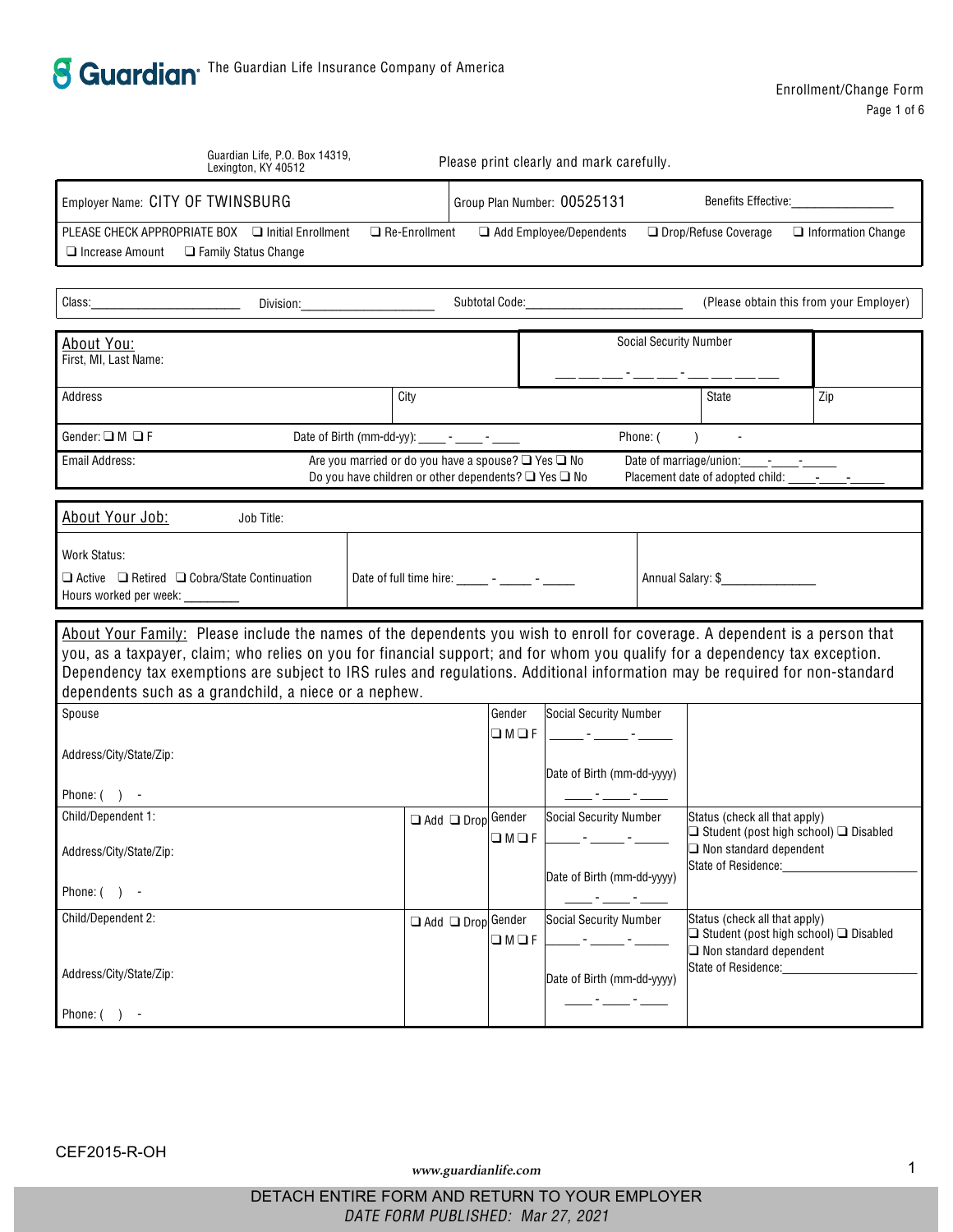| Child/Dependent 3:      | Add | Drop Gender | Social Security Number     | Status (check all that apply)                                           |  |
|-------------------------|-----|-------------|----------------------------|-------------------------------------------------------------------------|--|
| Address/City/State/Zip: |     | M           |                            | Student (post high school)<br><b>Disabled</b><br>Non standard dependent |  |
|                         |     |             | Date of Birth (mm-dd-yyyy) | State of Residence:                                                     |  |
| Phone: $( )$ -          |     |             |                            |                                                                         |  |
| Child/Dependent 4:      | Add | Drop Gender | Social Security Number     | Status (check all that apply)                                           |  |
| Address/City/State/Zip: |     | M           |                            | <b>Disabled</b><br>Student (post high school)<br>Non standard dependent |  |
|                         |     |             | Date of Birth (mm-dd-yyyy) | State of Residence:                                                     |  |
| Phone: (                |     |             |                            |                                                                         |  |

| Drop Coverage:                                                                                                                        | Coverage Being Dropped:                                                                                                                                                                                                                                                            |                                          |        |                                                                                         |
|---------------------------------------------------------------------------------------------------------------------------------------|------------------------------------------------------------------------------------------------------------------------------------------------------------------------------------------------------------------------------------------------------------------------------------|------------------------------------------|--------|-----------------------------------------------------------------------------------------|
| Drop Employee Drop Dependents                                                                                                         | Dental                                                                                                                                                                                                                                                                             | Employee                                 | Spouse | Child(ren)                                                                              |
| The date of withdrawal cannot be prior to the date this form is completed<br>and signed.                                              | Vision<br><b>Basic Life</b>                                                                                                                                                                                                                                                        | Employee                                 | Spouse | Child(ren)                                                                              |
| Termination of Employment Retirement                                                                                                  | <b>Voluntary Life</b>                                                                                                                                                                                                                                                              | Employee                                 | Spouse | Child(ren)                                                                              |
| Other Event: ____________________<br>Date of Event: - - -                                                                             |                                                                                                                                                                                                                                                                                    |                                          |        |                                                                                         |
| Loss Of Other Coverage:<br>and/or my dependents were previously covered under another insurance<br>plan. Loss of coverage was due to: | reasons:<br>Covered under another insurance plan<br>Other than the contract of the contract of the contract of the contract of the contract of the contract of the contract of the contract of the contract of the contract of the contract of the contract of the contract of the |                                          |        | I have been offered the above coverage(s) and wish to drop enrollment for the following |
| Coverage Lost Dental<br>Vision                                                                                                        |                                                                                                                                                                                                                                                                                    | (additional information may be required) |        |                                                                                         |

Dental Coverage: You must be enrolled to cover your dependents. Check only one box.

Employee Only EE, Spouse & Dependent/Child(ren)

PP<sub>0</sub>

I do not want this coverage. If you do not want this Dental Coverage, please mark all that apply:

I am covered under another Dental plan

My spouse is covered under another Dental plan

My dependents are covered under another Dental plan

Vision Coverage: You must be enrolled to cover your dependents. Check only one box.

Employee Only EE, Spouse & Dependent/Child(ren)

Full Feature

I do not want this coverage. If you do not want this Vision Coverage, please mark all that apply:

I am covered under another Vision plan

My spouse is covered under another Vision plan

My dependents are covered under another Vision plan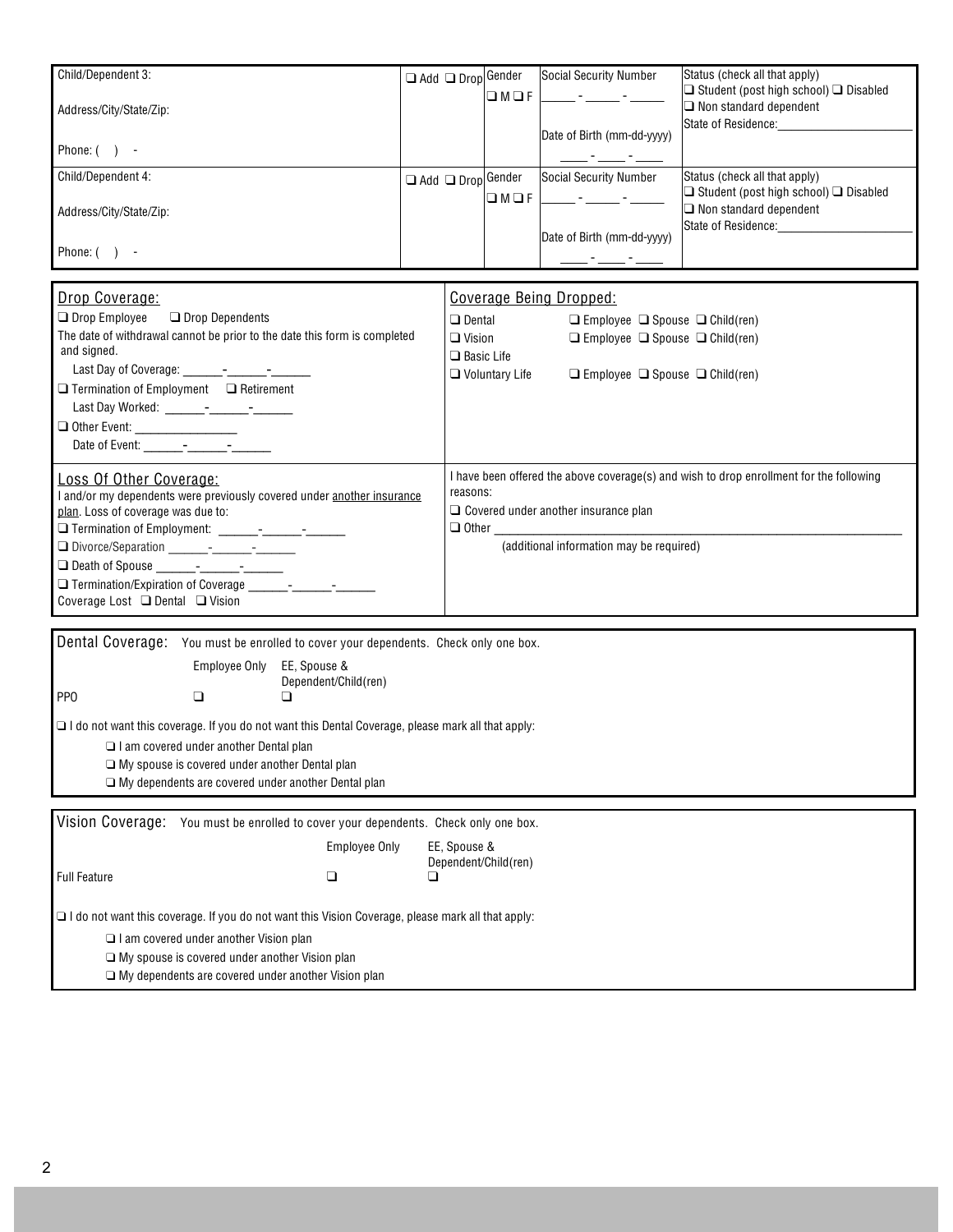| Basic Life Coverage:<br>Benefit reductions apply. Please see plan administrator.                                   |                                                                                                                                                                                                                                                                                                                                                                                                                                                                                                                                                                                                                                                                                                                                                                                |
|--------------------------------------------------------------------------------------------------------------------|--------------------------------------------------------------------------------------------------------------------------------------------------------------------------------------------------------------------------------------------------------------------------------------------------------------------------------------------------------------------------------------------------------------------------------------------------------------------------------------------------------------------------------------------------------------------------------------------------------------------------------------------------------------------------------------------------------------------------------------------------------------------------------|
| <b>Policy Amount</b><br><b>Employee Only</b><br>$\boxtimes$ \$75,000<br>The Guarantee Issue<br>Amount is \$75,000. | Name your beneficiaries: (Primary beneficiary percentages must total 100%)<br><b>Primary Beneficiaries:</b><br>Date of Birth (mm-dd-yy):___-__________Address/City/State/Zip:__________________<br>Date of Birth (mm-dd-yy):___-__________Address/City/State/Zip:__________________<br>Phone: () - Relationship to Employee: Relationship to Employee:<br>Contingent Beneficiary:_______________Social Security Number: __________________<br>Date of Birth (mm-dd-yy):____-____-__Address/City/State/Zip:____________________<br>Phone: ( ) - Relationship to Employee: Manuscription Relationship to Employee:<br>(In the event the primary beneficiaries are deceased, the contingent beneficiary will receive<br>the benefit. Employer maintains beneficiary information.) |
| <b>Important Notes:</b>                                                                                            | If this Basic Life policy will replace your existing life insurance policy under your current employer, provide the amount of the previous policy \$                                                                                                                                                                                                                                                                                                                                                                                                                                                                                                                                                                                                                           |
|                                                                                                                    |                                                                                                                                                                                                                                                                                                                                                                                                                                                                                                                                                                                                                                                                                                                                                                                |

. Based on your plan benefits and age, you may be required to complete an evidence of insurability form for Basic Life.

|                               | Voluntary Term Life Coverage:                                                              |            |           | You must be enrolled to cover your dependents. Benefit reductions apply. Please see plan administrator. |           |  |
|-------------------------------|--------------------------------------------------------------------------------------------|------------|-----------|---------------------------------------------------------------------------------------------------------|-----------|--|
| Employee                      |                                                                                            |            |           |                                                                                                         |           |  |
| <b>Policy Amount</b>          | Check one box only                                                                         |            |           |                                                                                                         |           |  |
| \$10,000                      | \$20,000                                                                                   | \$30,000   | \$40,000  | \$50,000                                                                                                | \$60,000  |  |
| \$70,000                      | \$80,000                                                                                   | \$90.000   | \$100,000 | \$110,000                                                                                               | \$120,000 |  |
| \$130,000                     | \$140,000                                                                                  | \$150,000* | \$160,000 | \$170,000                                                                                               | \$180,000 |  |
| \$190,000                     | \$200,000                                                                                  | \$210,000  | \$220,000 | \$230,000                                                                                               | \$240,000 |  |
| \$250,000                     | \$260,000                                                                                  | \$270,000  | \$280,000 | \$290,000                                                                                               | \$300,000 |  |
| \$310,000                     | \$320,000                                                                                  | \$330,000  | \$340,000 | \$350,000                                                                                               | \$360,000 |  |
| \$370,000                     | \$380,000                                                                                  | \$390,000  | \$400,000 | \$410,000                                                                                               | \$420,000 |  |
| \$430,000                     | \$440,000                                                                                  | \$450,000  | \$460,000 | \$470,000                                                                                               | \$480,000 |  |
| \$490,000                     | \$500,000                                                                                  |            |           |                                                                                                         |           |  |
|                               | Guarantee Issue up to: Employee Less than age 65 \$150,000*, 65-69 \$50,000, 70+ \$10,000. |            |           |                                                                                                         |           |  |
| I do not want this coverage   |                                                                                            |            |           |                                                                                                         |           |  |
| Add Voluntary Life for Spouse |                                                                                            |            |           |                                                                                                         |           |  |
| Policy Amount                 |                                                                                            |            |           |                                                                                                         |           |  |
|                               |                                                                                            |            |           |                                                                                                         |           |  |
| \$10,000*                     | \$20,000                                                                                   | \$30,000   | \$40,000  | \$50,000                                                                                                | \$60,000  |  |
| \$70,000                      | \$80,000                                                                                   | \$90,000   | \$100,000 | \$110,000                                                                                               | \$120,000 |  |
| \$130,000                     | \$140,000                                                                                  | \$150,000  | \$160,000 | \$170,000                                                                                               | \$180,000 |  |
| \$190,000                     | \$200,000                                                                                  | \$210,000  | \$220,000 | \$230,000                                                                                               | \$240,000 |  |
| \$250,000                     | \$260,000                                                                                  | \$270,000  | \$280,000 | \$290,000                                                                                               | \$300,000 |  |
| \$310,000                     | \$320,000                                                                                  | \$330,000  | \$340,000 | \$350,000                                                                                               | \$360,000 |  |
| \$370,000                     | \$380,000                                                                                  | \$390,000  | \$400,000 | \$410,000                                                                                               | \$420,000 |  |
| \$430,000                     | \$440,000                                                                                  | \$450,000  | \$460,000 | \$470,000                                                                                               | \$480,000 |  |
| \$490,000                     | \$500,000                                                                                  |            |           |                                                                                                         |           |  |
| *Guarantee Issue Amount       |                                                                                            |            |           |                                                                                                         |           |  |
|                               | *The amount may not be more than 100% of the employee amount for Voluntary Life.           |            |           |                                                                                                         |           |  |

www.guardianlife.com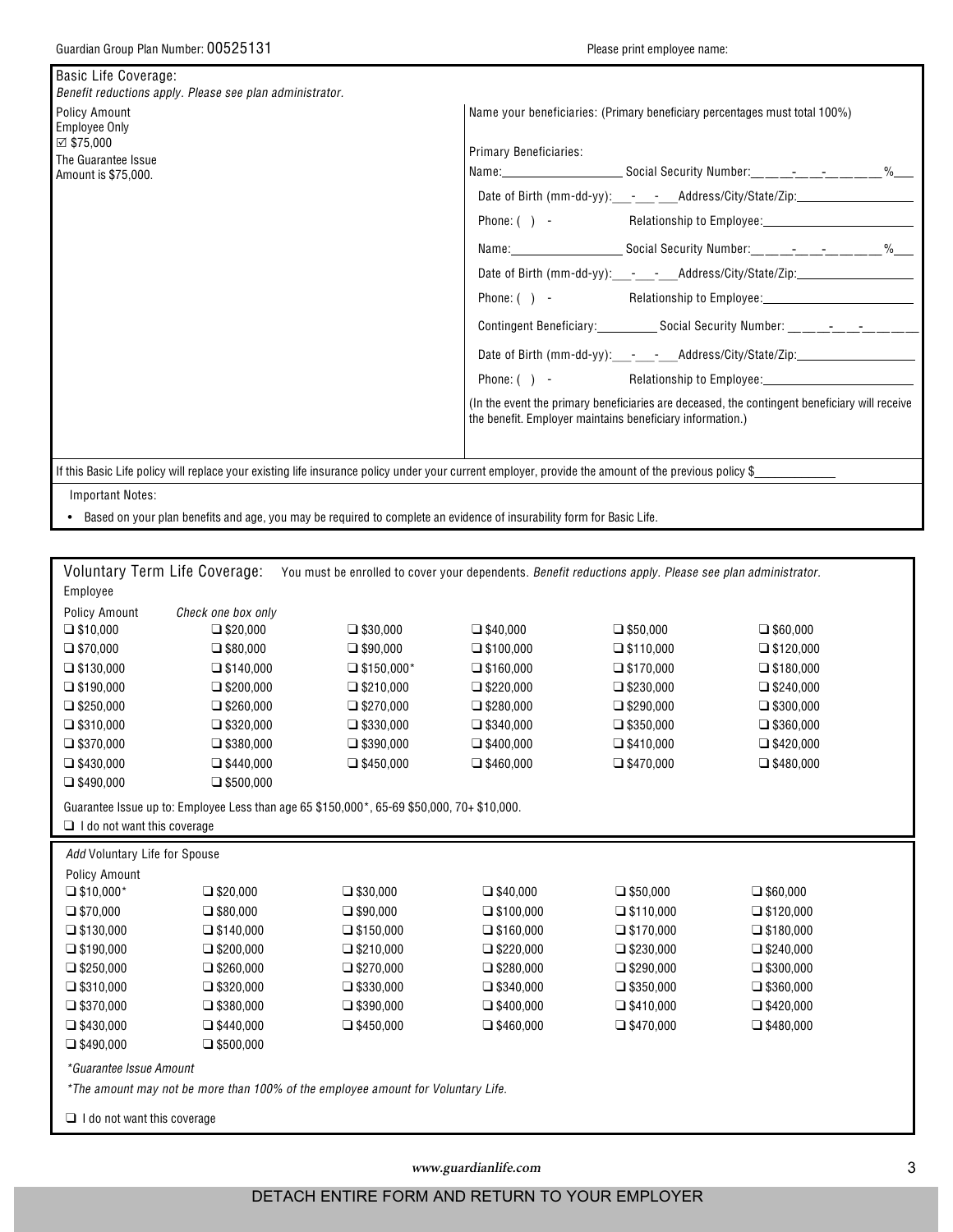| <b>LIFE INSURANCE</b> continued                                                                                                                                                                                                                                                                                       |
|-----------------------------------------------------------------------------------------------------------------------------------------------------------------------------------------------------------------------------------------------------------------------------------------------------------------------|
| Add Voluntary Life for Dependent/Child(ren)                                                                                                                                                                                                                                                                           |
| <b>Policy Amount</b><br>\$5,000<br>$$10,000*$                                                                                                                                                                                                                                                                         |
| *Guarantee Issue Amount                                                                                                                                                                                                                                                                                               |
| *The amount may not be more than 100% of the employee amount for Voluntary Life.                                                                                                                                                                                                                                      |
| I do not want this coverage                                                                                                                                                                                                                                                                                           |
| Have you used any form of tobacco in the past 6 months (e.g., pipe, chewing tobacco) and/or have you smoked cigarettes in the past 12 months?                                                                                                                                                                         |
| Employee Yes No<br>Spouse Yes No                                                                                                                                                                                                                                                                                      |
| <b>Important Notes:</b>                                                                                                                                                                                                                                                                                               |
| . Based on your plan benefits and age, you may be required to complete an evidence of insurability form for Voluntary Life.                                                                                                                                                                                           |
| Name your beneficiaries: (Primary beneficiary percentages must total 100%) If electing different beneficiaries that are not the same as those named for Basic Life,<br>please name below.                                                                                                                             |
| Primary Beneficiaries:                                                                                                                                                                                                                                                                                                |
|                                                                                                                                                                                                                                                                                                                       |
| Date of Birth (mm-dd-yy): $-$ - $-$                                                                                                                                                                                                                                                                                   |
|                                                                                                                                                                                                                                                                                                                       |
|                                                                                                                                                                                                                                                                                                                       |
|                                                                                                                                                                                                                                                                                                                       |
| Phone: $( )$ -                                                                                                                                                                                                                                                                                                        |
|                                                                                                                                                                                                                                                                                                                       |
|                                                                                                                                                                                                                                                                                                                       |
| Phone: $( )$ -                                                                                                                                                                                                                                                                                                        |
| (In the event the primary beneficiaries are deceased, the contingent beneficiary will receive the benefit. Employer maintains beneficiary information.)                                                                                                                                                               |
| Spouse and dependent/child(ren) - If the intended beneficiary is to be someone other than the employee, please complete the Beneficiary Designation form.                                                                                                                                                             |
| Signature                                                                                                                                                                                                                                                                                                             |
| I understand that my dependent(s) cannot be enrolled for a coverage if I am not enrolled for that coverage.                                                                                                                                                                                                           |
| An employee's decision to elect Vision or not elect Vision must be retained until the next plan's Open Enrollment period. If the employee elects not to enroll in vision<br>coverage, they are not eligible to enroll until the plan's next Open Enrollment period.                                                   |
| I understand that life insurance coverage for a dependent, other than a newborn child, will not take effect if that dependent is confined to a hospital or other health care<br>facility, or is home confined, or is unable to perform the normal activities of someone of like age and sex.                          |
| I understand that the premium amounts shown above are estimations and are for illustrative purposes only.                                                                                                                                                                                                             |
| Submission of this form does not quarantee coverage. Among other things, coverage is contingent upon underwriting approval and meeting the applicable eligibility<br>requirements as set forth in the applicable benefit booklet.                                                                                     |
| I understand that I must be actively at work or my elected coverage will not take effect until I have met the eligibility requirements (as defined in the benefit booklet.) This<br>does not apply to eligible retirees.                                                                                              |
| I understand that if I waive coverage, I may not be eligible to enroll until the next open enrollment period. Late entrant penalties may apply. I understand that I may also<br>have to provide, at my own expense, proof of each person's insurability. Guardian or its designee has the right to reject my request. |
| I understand that my coverage will not be effective until approved by Guardian or its designated underwriter.                                                                                                                                                                                                         |

I hereby apply for the group benefit(s) that I have chosen above.

I understand that I must meet eligibility requirements for all coverages that I have chosen above.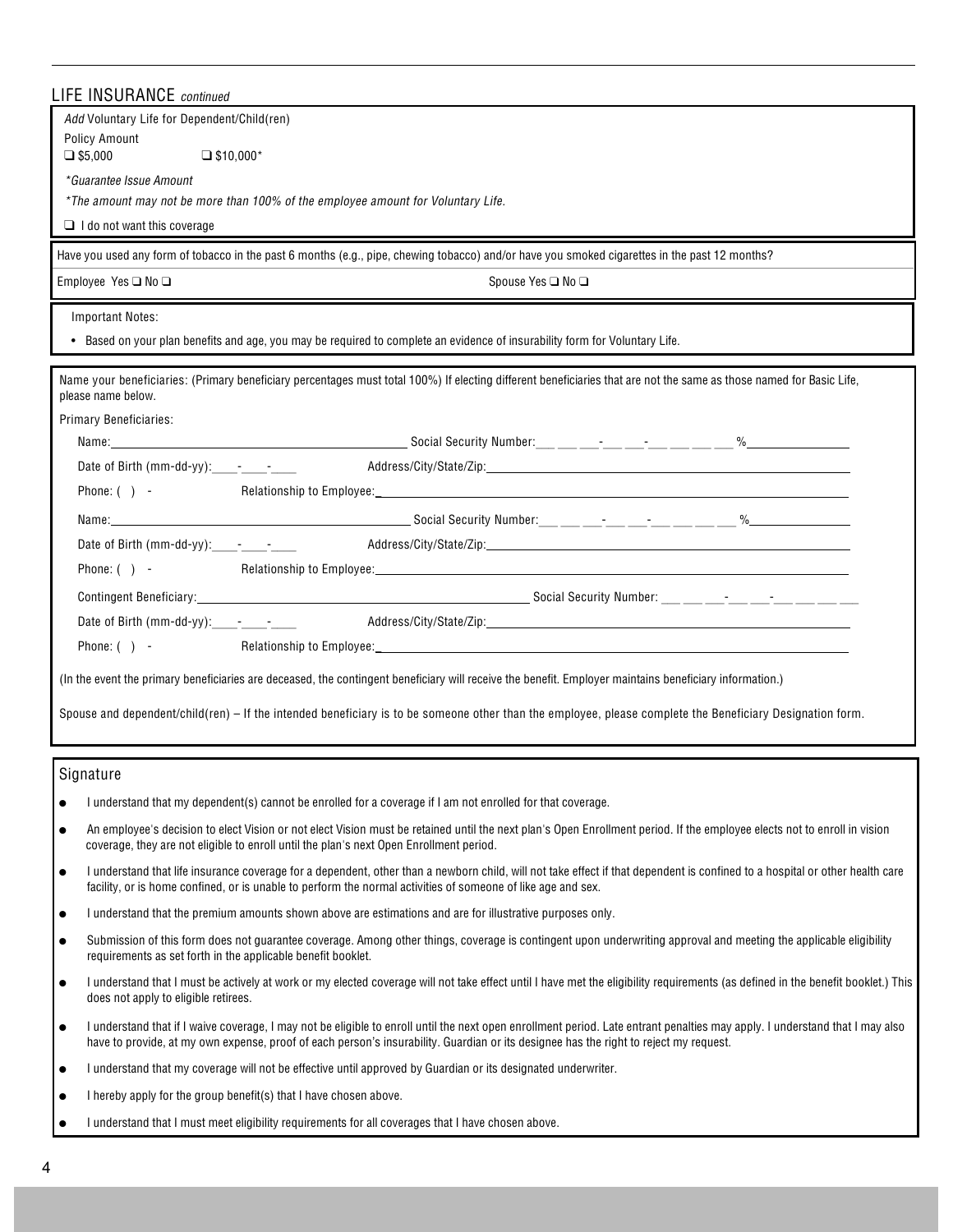Enrollment Vit, 00626121, 0001, EN

I agree that my employer may deduct premiums from my pay if they are required for the coverage I have chosen above.

I acknowledge and consent to receiving electronic copies of applicable insurance related documents, in lieu of paper copies, to the extent permitted by applicable law. I may change this election only by providing thirty (30) day prior written notice.

I attest that the information provided above is true and correct to the best of my knowledge.

Any person who, with intent to defraud or knowing that he/she is facilitating a fraud against an insurer, submits an application or files a claim containing a false or deceptive statement is guilty of insurance fraud.

The state in which you reside may have a specific state fraud warning. Please refer to the attached Fraud Warning Statements page.

The laws of New York require the following statement appear: Any person who knowingly and with intent to defraud any insurance company or other person files an application for insurance or statement of claim containing any materially false information, or conceals for the purpose of misleading, information concerning any fact material thereto, commits a fraudulent insurance act, which is a crime, and shall also be subject to a civil penalty not to exceed five thousand dollars and the stated value of the claim for each such violation. (Does not apply to Life Insurance.)

SIGNATURE OF EMPLOYEE X

## **Fraud Warning Statements**

The laws of several states require the following statements to appear on the enrollment form:

Alabama: Any person who knowingly presents a false or fraudulent claim for payment of a loss or benefit or who knowingly presents false information in an application for insurance is quilty of a crime and may be subject to restitution fines or confinement in prison, or any combination thereof.

California: For your protection California law requires the following to appear on this form: Any person who knowingly presents false or fraudulent claim for the payment of a loss is guilty of a crime and may be subject to fines and confinement in state prison.

Colorado: It is unlawful to knowingly provide false, incomplete, or misleading facts or information to an insurance company for the purpose of defrauding or attempting to defraud the company. Penalties may include imprisonment, fines, denial of insurance, and civil damages. Any insurance company or agent of an insurance company who knowingly provides false, incomplete, or misleading facts or information to a policy holder or claimant for the purpose of defrauding or attempting to defraud the policy holder or claimant with regard to a settlement or award payable from insurance proceeds shall be reported to the Colorado Division of Insurance within the Department of Regulatory Agencies.

Connecticut, Iowa, Kansas, Nebraska, Oregon: Any person who knowingly, and with intent to defraud any insurance company or other person, files an application of insurance or statement of claim containing any materially false information or conceals, for the purpose of misleading, information concerning any fact material thereto, may be quilty of a fraudulent insurance act, which may be a crime, and may also be subject to civil penalties.

Delaware, Indiana and Oklahoma: WARNING: Any person who knowingly, and with intent to injure, defraud or deceive any insurer, makes any claim for the proceeds of an insurance policy containing any false, incomplete or misleading information is guilty of a felony.

District of Columbia: WARNING: It is a crime to provide false or misleading information to an insurer for the purpose of defrauding the insurer or any other person. Penalties include imprisonment and/or fines. In addition, an insurer may deny insurance benefits, if false information materially related to a claim was provided by the applicant.

Florida: Any person who knowingly and with intent to injure, defraud, or deceive any insurer files a statement of claim or an application containing any false, incomplete, or misleading information is guilty of a felony of the third degree.

Kansas: Any person who knowingly, and with intent to defraud any insurance company or other person, files an application of insurance or statement of claim containing any materially false information or conceals, for the purpose of misleading, information concerning any fact material thereto, may be guilty of insurance fraud as determined by a court of law.

Kentucky: Any person who knowingly and with intent to defraud any insurance company or other person files a statement of claim containing any materially false information or conceals, for the purpose of misleading, information concerning any fact material thereto commits a fraudulent insurance act, which is a crime.

Louisiana and Texas: Any person who knowingly presents a false or fraudulent claim for payment of a loss or benefit is quilty of a crime and may be subject to fines and confinements in state prison.

Maine, Tennessee and Washington: It is a crime to knowingly provide false, incomplete or misleading information to an insurance company for the purpose of defrauding the company. Penalties may include imprisonment, fines or a denial of insurance benefits.

Maryland: Any person who knowingly or willfully presents a false or fraudulent claim for payment of a loss or benefit or knowingly or willfully presents false information in an application for insurance is guilty of a crime and may be subject to fines and confinement in prison.

Minnesota: A person who files a claim with intent to defraud or helps commit a fraud against an insurer is guilty of a crime.

New Hampshire: Any person who, with a purpose to injure, defraud or deceive any insurance company, files a statement of claim containing any false, incomplete or misleading information is subject to prosecution and punishment for insurance fraud, as provided in N.H. Rev. Stat. Ann. § 638:20

New Jersey: Any person who knowingly files a statement of claim containing any false or misleading information is subject to criminal and civil penalties.

New Mexico: ANY PERSON WHO KNOWINGLY PRESENTS A FALSE OR FRAUDULENT CLAIM FOR PAYMENT OF A LOSS OR BENEFIT OR KNOWINGLY PRESENTS FALSE INFORMATION IN AN APPLICATION FOR INSURANCE IS GUILTY OF A CRIME AND MAY BE SUBJECT TO CIVIL FINES AND CRIMINAL PENALTIES.

www.guardianlife.com